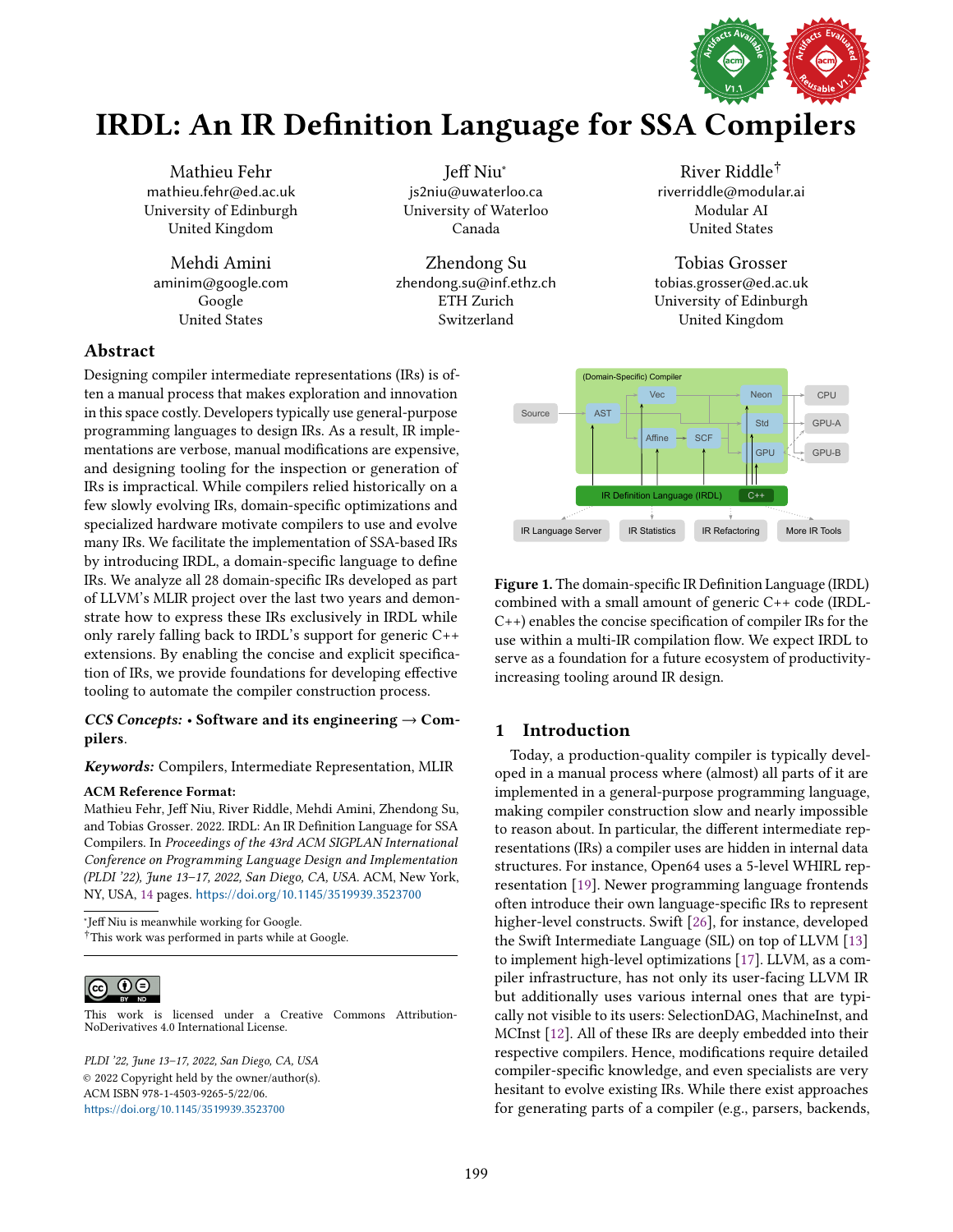PLDI '22, June 13-17, 2022, San Diego, CA, USA Mathieu Fehr, Jeff Niu, River Riddle, Mehdi Amini, Zhendong Su, and Tobias Grosser

```
func @conorm(%p: !cmath.complex<!f32>,
             %q: !cmath.complex<!f32>) -> !f32 {
  %norm_p = cmath.norm(%p) : !f32
  %norm_q = cmath.norm(%q) : !f32
 %pq = std.mulf %norm_p, %norm_q : !f32
  return %pq : !f32
}
                 (a) Before optimization
                                                        func @conorm(%p: !cmath.complex<!f32>,
                                                                      %q: !cmath.complex<!f32>) -> !f32 {
                                                          %pq = cmath.mul(%p, %q) : !f32
                                                          %conorm = cmath.norm(%pq) : !f32
                                                          return %conorm : !f32
                                                        }
                                                                          (b) After optimization
```
Listing 1. Optimizing conorm with an MLIR cmath dialect. High-level IRs enable simple peephole optimizations in MLIR.

code-generators), we lack a solution that streamlines the design of IRs themselves and enables a strong library and tooling ecosystem around them.

MLIR [\[14\]](#page-13-6) took an important step towards facilitating the implementation of IRs. As a new compiler framework under the LLVM umbrella, MLIR reduces the cost of implementing an SSA-based compiler IR by providing a shared infrastructure for implementing new IRs, so-called "dialects". Dialects provide a unified way to interact with IRs in C++ and a generic textual syntax that resembles LLVM-IR. While MLIR IRs are always implemented in C++, MLIR's initial release also shipped a prototype of the so-called "Operator" Definition Specification" (ODS). Using the TableGen generic record format that LLVM relied on for defining some of its backend components [\[11\]](#page-13-7), the first variant of ODS allowed developers to synthesize some of the C++ code needed to implement individual MLIR operations. Over the last few years, we gradually expanded ODS together with the MLIR community until it became clear that we were building, hidden in a difficult-to-read record format, a tailor-made DSL for designing and working with compiler IRs.

With IRDL, we present a dedicated domain-specific language for concisely representing a diverse set of compiler IRs. IRDL is the result of working with the MLIR community with the objective to streamline the IR design process. In an IRDL-based compilation flow [\(Figure 1\)](#page-0-0), we compile a program through multiple stages of abstraction while translating across various (combinations of) IR dialects. An IRDL specification describes each IR dialect composed of operations, types, and attributes (static annotations to operations), including special control-flow constructs such as terminator operations or nested control flow regions (see [Section 2](#page-1-0) for details). We also provide with IRDL-C++ an extension for representing IRs with complex properties and invariants that are best expressed in a generic programming language. Together, IRDL and IRDL-C++ are sufficient to define the IRs that arise in a typical SSA-based compiler in a self-contained IR definition file.

Together with the MLIR community, we have been working carefully towards decoupling the default set of MLIR IR definitions from the actual compiler stack and, as a result, have made these definitions inspectable. We can now analyze the full set of IRs defined in MLIR and can provide detailed

data on the degree to which IRs can be specified in a selfcontained domain-specific language. Our new streamlined IR design process enables a detailed analysis of the IRs in the MLIR ecosystem, which overall demonstrates the power of meta-tooling for IR design. We envision that the structured and self-contained IR format IRDL provides a foundation for a full suite of IR tooling, e.g. LSP (Language Server Protocol) [\[15\]](#page-13-8) support, IR refactoring tools, and others, which we expect to simplify the process of designing and working with IRs.

Our contributions are:

- IRDL, a high-level language for defining arbitrary SSA IRs as dialects composed of operations, types, attributes, as well as expected invariants  $\rightarrow$  [Section 4;](#page-3-0)
- IRDL-C++, an extension of IRDL for using inline C++ in IR specifications that require Turing-complete language support  $\rightarrow$  [Section 5;](#page-6-0)
- An analysis of the suitability of IRDL to express 28 domain-specific IRs without a broad need for manually written C++ code  $\rightarrow$  [Section 6.](#page-6-1)

# <span id="page-1-0"></span>2 SSA, Regions, and MLIR

Static Single Assignment (SSA) intermediate representations (IRs) [\[2\]](#page-12-0) are standard in compilers today. An SSA-based IR uses program variables - called SSA values - with the particular property that each variable is assigned a value at exactly one program location. As a result, each named SSA value uniquely identifies the location and operation that computes its value. Each operation takes as arguments a list of previously defined SSA values and returns zero or more (SSA) values. Values are typically associated with a type, which carries compile-time information. Similarly, operations may have attributes that describe static information. For example, we express a program to compute the norm of the product of two complex numbers [\(Listing 1\)](#page-1-1) as a sequence of two MLIR operations, cmath.**mul** for the multiplication, and cmath.**norm** for the norm. Those operations use !cmath.**complex**<f32> types, which model complex numbers composed of singleprecision floating-point values.

Basic blocks represent a sequence of operations and end with a special terminator operation, which passes control to one or multiple basic blocks. In addition, basic blocks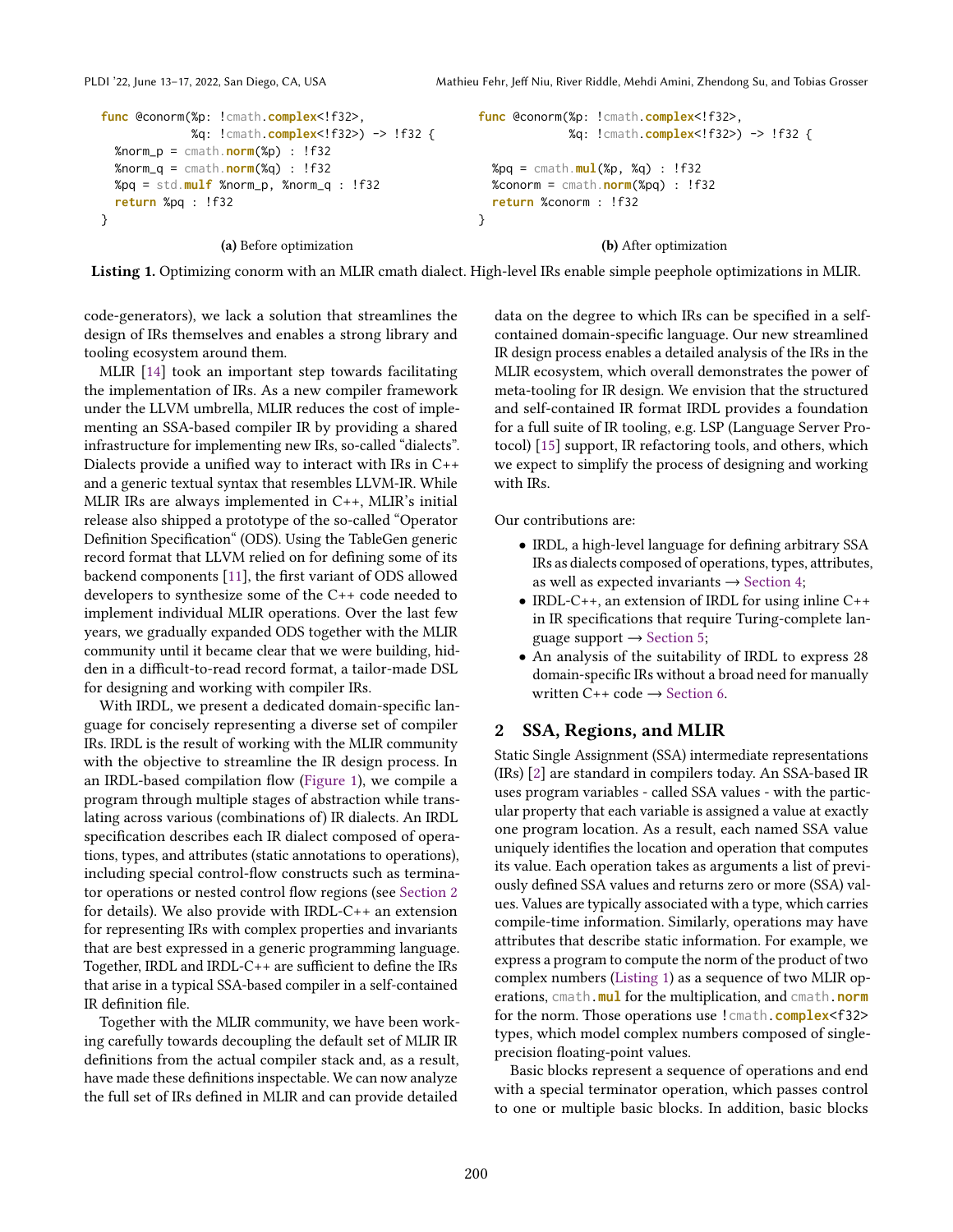accept optional block arguments (semantically equivalent to  $\phi$  nodes [\[14\]](#page-13-6)) that enable terminator operations to pass values across block boundaries or leave the current set of basic blocks. A set of connected basic blocks with a single entry block and zero or more exit blocks forms a control flow graph (CFG). CFGs are contained in regions, which are usually used to implement functions [\(Listing 1\)](#page-1-1). However, some extensions of SSA (e.g., MLIR [\[14\]](#page-13-6)) allow operations to contain nested regions, which makes it possible to represent hierarchical control flow (e.g., if statements) and the resulting nested control flow graphs.

MLIR does not provide a predefined set of operations but relies on the concept of extensibility, with few built-in constructs leaving most of the IR customizable. Operations, types, and attributes are grouped into dialects, similar to namespaces or modular libraries. Each dialect sits at a given abstraction level. For example, the Linalg dialect in MLIR models linear algebra operations on either tensor or buffer operands. SCF represents structured control flow, and Arith, at a lower abstraction level, consists of standard arithmetic on integers and floating points. In our previous example [\(List](#page-1-1)[ing 1\)](#page-1-1), the cmath dialect represents computations on complex numbers, which ease the writing of compiler optimizations by providing the right abstraction level. For instance, we can write a domain-specific transformation that converts the multiplication of two norms into the norm of a complex multiplication [\(Listing 1a\)](#page-1-1), an equivalent but faster computation.

In MLIR, operations can take by default an arbitrary number of operands, results, regions, or attributes. However, operations can additionally define verifiers which constrain the operands, results, regions, or attributes an operation can have. For instance, cmath.**mul** defines a verifier [\(List](#page-2-0)[ing 2,](#page-2-0) MulOp::verify) which constrains the operation to have only two operands, one result, and no regions. It also constrains the operands and results to have the same complex type. Types and attributes may also define verifiers. For instance, the cmath.**complex** type defines a verifier to ensure that the type parameter elementType is a floating-point type. Verifiers are essential to define invariants on arbitrary operations, types, and attributes.

# 3 Deriving a Dialect with IRDL

We introduce IRDL by developing a simple domain-specific compiler IR for complex numbers as introduced in [Listing 1.](#page-1-1) A given IRDL specification has sufficient information to derive: (1) parsers and printers for conversion to and from a textual representation, (2) data structures for the internal representation of the IRs, and (3) verifiers to assert IR invariants. [Section 4](#page-3-0) will provide a specification of IRDL that is sufficient to define the full feature set of the cmath IR.

To define the cmath IR used in our initial complex math example [\(Listing 1\)](#page-1-1), we use IRDL to define the dialect itself together with the **complex** type and the **mul** and **norm**

```
class CmathDialect : Dialect {
  StringRef getNamespace() { return "cmath"; }
  ... // More C++ code
}
class ComplexType : Type<CmathDialect> {
  Type elementType;
  static bool verify() {
    return elementType.isa<FloatType>();
  }
   ... // More C++ code
}
class MulOp : Op<CmathDialect> {
  Value lhs() { return operands()[0]; }
  Value rhs() { return operands()[1]; }
  Value res() { return results()[0]; }
  bool verify() {
    return numOperands() == 2 &&
           numResults() == 1 &numRegions() == 0 &&
           lhs().type().isa<ComplexType>() &&
           lhs().type() == rhs().type() &&
           rhs() .type() == res().type();}
  ... // More C++ code, e.g., constructors, parser,
      // printer, ...
}
class NormOp : Op<CmathDialect> { ... // More C++ }
```
Listing 2. C++ code defining an SSA IR with MLIR.

operations [\(Listing 3\)](#page-4-0). Types define parameters, as well as constraints over them. For instance, **complex** defines a single parameter named **elementType**, which is constrained to be a floating-point type. These constraints are used to generate the corresponding C++ verifiers. Operations also define constraints for operands, results, attributes, and regions. In our example, **mul** constrains its operands and results to be equal **complex** types and, additionally, defines a printing and parsing format. While our simple example and many more sophisticated ones can be expressed entirely in IRDL [\(Sec](#page-3-0)[tion 4\)](#page-3-0), other IRs may require specialized constraints that are beyond the scope of IRDL. IRDL-C++ [\(Section 5\)](#page-6-0) provides the necessary directives to also express such use cases. Together, IRDL and IRDL-C++ are capable of expressing a full compiler IR in just a single self-contained text file.

We see IRDL as the means of defining and working with IRs in MLIR and potentially other compilers. Compiler developers can simply register a new dialect (e.g., cmath) in MLIR by providing an IRDL specification file instead of writing, compiling, and linking several complex C++ or TableGen files. The compiler then instantiates all necessary data structures at runtime (without recompilation) and is immediately prepared to reason about such IRs. Together with the dynamic pattern rewriting support currently in construction in MLIR [\[14\]](#page-13-6), this provides the components needed to define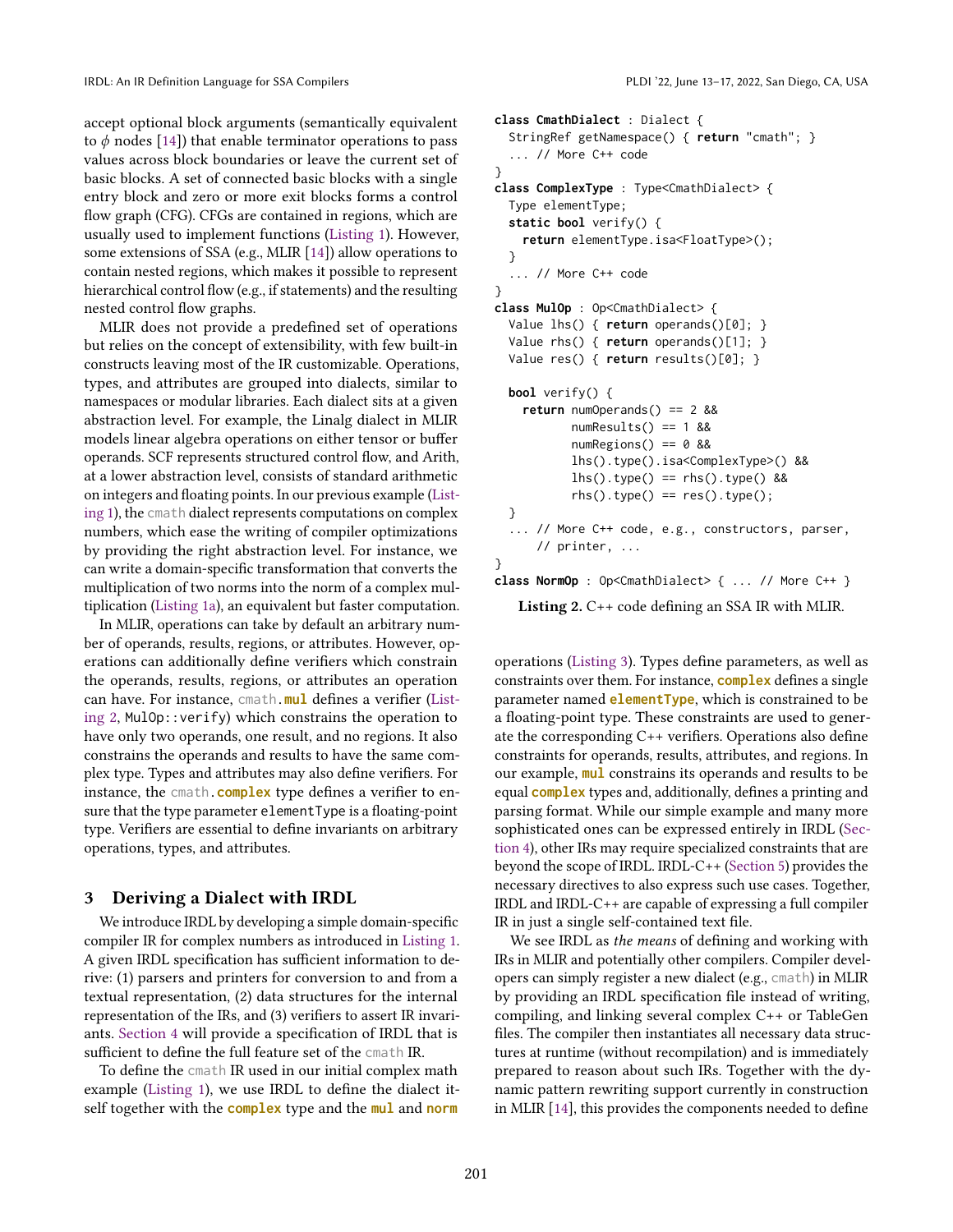#### <span id="page-3-1"></span>Constraint constructor Description

#### Constraint constructor Description

string Match any string

## Constraint constructor Description

*type attr* **a** Match only the given type or attribute typename attending the Match any type or attribute with the same base name (*typename* | attrname) <  $pc_1$ , ...,  $pc_N$ > Match any type or attribute with same base name, with parameter *i* satisfying  $pc_i$ 

(a) Type and attribute constraints

| Match the type or attribute satisfying the constraint (int8\_t|uint8\_t|int16\_t| ...) Match integers of a given bitwidth and signedness  $int\_literal : (int8\_t)...)$  Match exactly an integer literal with a given bitwidth and signedness string literal Match exactly a string literal Match any constructor of a particular enum enum constructor Match a particular enum constructor array< $\epsilon$  array that has all elements satisfying  $\epsilon$  $[pc_1, ..., p c_N]$  Match an array of N elements, where the *i*-th element is constrained by  $p c_i$ 

(b) Parameter constraints

!AnyType | #AnyAttr | AnyParam Match any type, attribute, or parameter AnyOf< $c_1$ , ...,  $c_N$ > Match any type, attribute, or parameter satisfying at least one  $c_i$ And  $c_1, ..., c_N$  Match any type, attribute, or parameter satisfying all  $c_i$ Not < c>
Match any type, attribute, or parameter not satisfying c

(c) Generic constraint constructors

Figure 2. Only a few type of constraints are defined in IRDL.  $c$  refers to a type, attribute, or parameter constraint.  $tc$  refers to a type constraint,  $ac$  refers to an attribute constraint, and  $pc$  refers to a parameter constraint.

a simple pattern-based compilation flow (e.g., the optimization in [Listing 1\)](#page-1-1) without the need for additional C++ code. While more work is needed to define an entire transformation pipeline dynamically, the self-contained nature of IRDL already provides concrete benefits. The most immediate benefit is the concise, well-defined, and well-documented interface that IRDL provides, making it easy to understand the IR concepts compiler designers have at their disposal. IRDL also makes it easy to introspect and generate IRs, which provides foundations for the development of tooling around IR design, e.g. statistic and analysis tools or code completion when writing IR files. The ability to dynamically instantiate IRs could enable interesting research in programming languages, e.g. clang could generate IRs on the fly to represent and optimize domain-specific user-defined concepts. We implemented the majority of IRDL in close collaboration with the MLIR community and are now upstreaming our changes into the main MLIR repositories (details in [Section 6.1\)](#page-7-0). As a result, IRDL will be easily accessible to a wide set of users.

# <span id="page-3-0"></span>4 Declarative IR Specification with IRDL

IRDL enables developers to define dialects using a high-level description by providing a structured format to define types, attributes, and operations. As a result, defining dialects with

IRDL is more efficient than defining them with a generalpurpose programming language, following the usual benefits of a DSL [\[9\]](#page-13-9): definitions are concise, can be written faster, and can be analyzed for correctness and tool support. In this section, we will explore IRDL's different language constructs.

### 4.1 Dialect Definitions

Dialect definitions in IRDL start with a top-level **Dialect** statement whose body contains the type, attribute, alias, and operation definitions [\(Listing 3\)](#page-4-0). In our example, the **cmath** dialect definition defines a parametric **complex** type, a **mul** operation, and a **norm** operation in its **Dialect** body.

### 4.2 Symbol Names and Namespaces

IRDL identifies dialects and their components by their name. References to types and type constraints are prefixed with !, and references to attributes and attribute constraints with #. Dialect definitions create a namespace, and thus references to a dialect component from outside the dialect must be prefixed with the dialect name. The prefix is optional when inside the dialect or for the **builtin** and **std** dialects. For example, **mul** uses abbreviated type names to refer to the **complex** type instead of the full cmath.**complex** name. **f32** is also a shorthand for builtin.**f32**, even though it is referred outside the **builtin** dialect.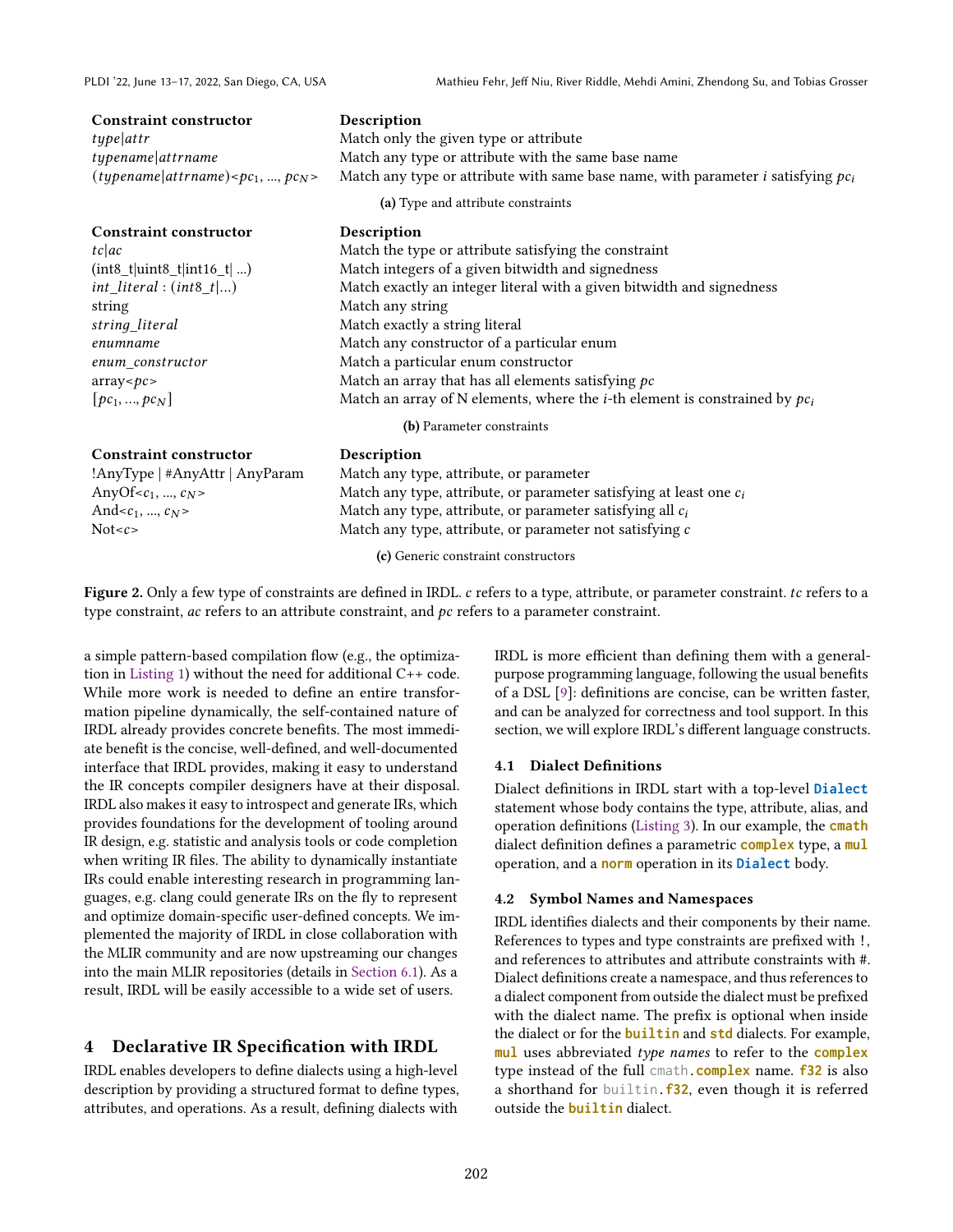```
Dialect cmath {
 Alias !FloatType = !AnyOf<!f32, !f64>
  Type complex {
    Parameters (elementType: !FloatType)
   Summary "A complex number"
  }
  Operation mul {
   ConstraintVar (!T: !complex<FloatType>)
    Operands (lhs: !T, rhs: !T)
    Results (res: !T)
    Format "$lhs, $rhs : $T.elementType"
    Summary "Multiply two complex numbers"
  }
  Operation norm {
    ConstraintVar (!T: !FloatType)
    Operands (c: !complex<!T>)
    Results (res: !T)
    Format "$c : $T"
    Summary "Compute the norm of a complex number"
 }
}
```
Listing 3. Self-contained IRDL specification of an IR dialect.

### 4.3 Constraints

Constraints define invariants on types, attributes, or type and attribute parameters. Type constraints specify invariants on operands and results in operation definitions. Furthermore, they can be used to define invariants on region arguments. Attribute constraints are used in operation definitions for specifying invariants on attributes, and parameter constraints are used in type and attribute definitions to specify invariants over parameters. Constraints are essential to represent operation, type, and attribute verifiers from a highlevel description. Thus, IRDL provides a rich interface for defining and composing them [\(Figure 2\)](#page-3-1).

Type and attribute constraints. The most general type and attribute constraints are #AnyAttr and !AnyType and are satisfied respectively by all types and all attributes. Any type or attribute reference where a constraint is expected is coerced into an equality constraint. For instance, !f32 represents a constraint that is only satisfied by the !f32 type. Similarly, constraints can also be nested directly in parameterized types. For instance, !complex<!AnyType> represents the constraint satisfied by any **complex** type. This can be shortened by only referring to the type name, !complex.

**Parameter constraints.** IRDL also provides support to define parameter constraints for built-ins, such as integers,

```
Alias !Complexf32 = !complex<!f32>
Alias !ComplexOr<T> = AnyOf<!complex<!AnyType>, T>
```
Listing 4. IRDL aliases are used to shorten definitions.

```
Operation create_constant {
  Results (res: !complex<!f32>)
  Attributes (re: #f32_attr, im: #f32_attr)
  Summary "Create a constant complex number"
}
```
Listing 5. Attributes add static information to operations.

```
Operation log {
  Operands (c: !complex<!f32>, base: Optional<!f32>>)
  Results (res: !complex<!f32>)
}
```
Listing 6. Optional operands can encode a default parameter.

floats, arrays, strings, and enums. Some constraints are provided for parameters expecting a specific parameter type. For instance, string corresponds to the constraint expecting a string, int32\_t for a 32-bit signed integer, and array for any array. Furthermore, it is possible to constrain array contents by providing constraints that need to be satisfied by the elements. The constraint array<!AnyType> describes an array of types, and [!AnyType] describes an array containing exactly one element, which is a type. Constraints can also be defined for values. For instance, "foo" defines a constraint expecting the string literal "foo", and 3 : int32\_t expects the value 3 encoded in a 32-bit signed integer.

Combining constraints. IRDL also provides ways to combine constraints. For instance, AnyOf<!164, !f64> constrains a type to be either !i64 or !f64. Not and And are used to express both the negation and the conjunction of constraints. For instance, And<int32\_t, Not<0: int32\_t>> represents a constraint satisfied by any non-null integer.

#### 4.4 Type and Attribute Definitions

Besides the keyword, type and attribute definitions are identical in IRDL. The definitions are identified by a name and optionally specify a named parameter list that allows the type or attribute to carry static information. Each parameter is associated with a parameter constraint, representing the parameter invariants. For example, in our complex dialect, the **complex** type defines a single parameter, **elementType**, constrained to a floating-point type [\(Listing 3\)](#page-4-0). Type and attribute definitions may also define a **Summary** field, which describes the operation for documentation purposes.

# 4.5 Aliases

IRDL allows the definition of aliases, which are shorthands for existing types, attributes, parameters, and constraints over them. We define two aliases in [Listing 4.](#page-4-1) **Complexf32** is a shorthand for the !complex<!f32> type. **ComplexOr** is a parametric alias representing the constraint satisfied either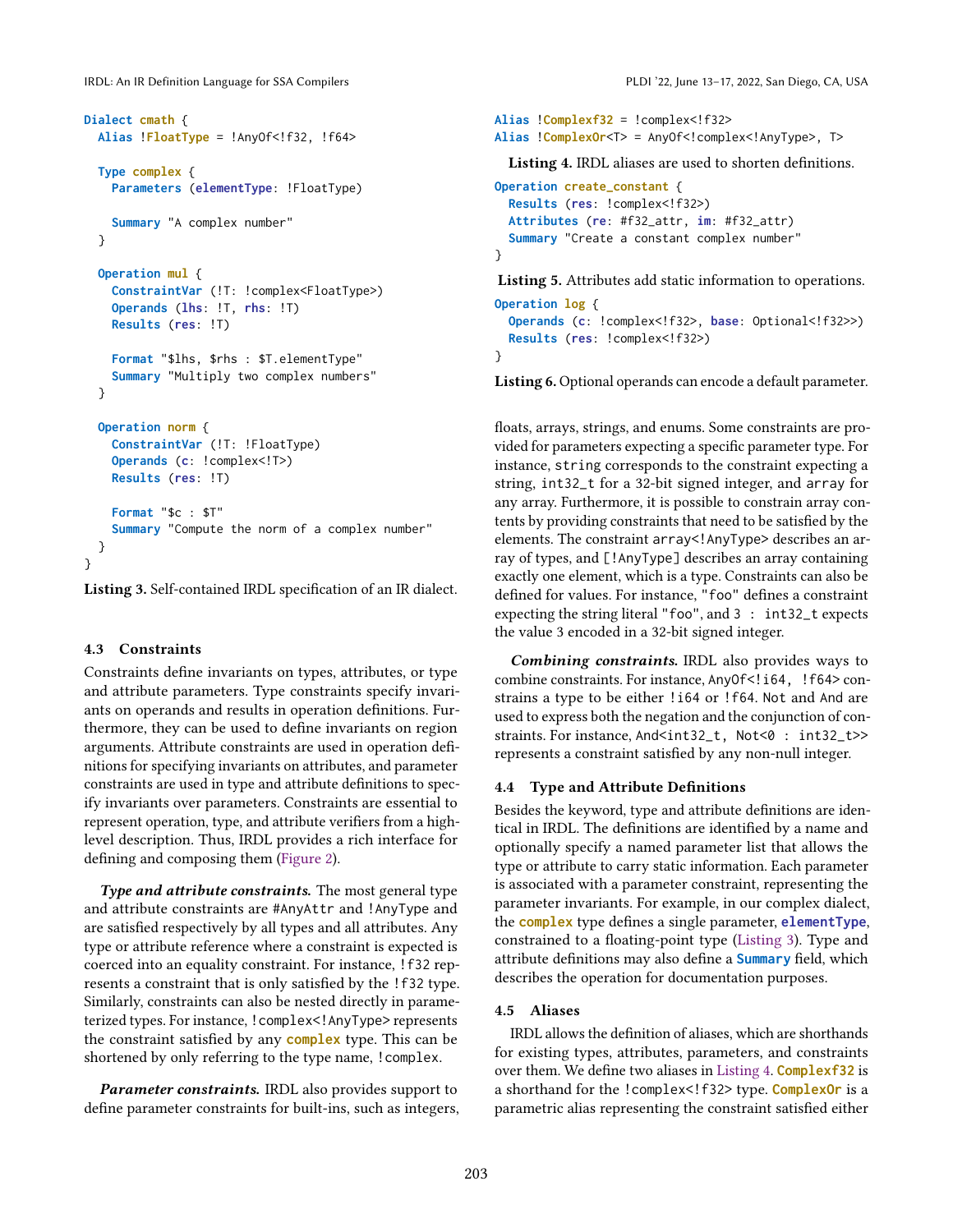by a **complex** type with any parameter, or by the given type T. For instance, !ComplexOr<f32> is satisfied by !f32, or any other **complex** type.

### 4.6 Operation

Operations are defined using the **Operation** directive with a name. In their simplest form, operation definitions specify operands, results, and attributes, all defined with a named list of constraints. For example, the create\_constant operation [\(Listing 5\)](#page-4-2), which represents a constant complex number, expects no operands and one result of type !complex<!f32>. The operation additionally defines two attributes, **re** and **im**, representing the real and imaginary part of the complex number. They are both expected to be #f32\_attr, a built-in attribute containing a single-precision floating-point value. Note that, similar to types and attributes, operations can optionally define a **Summary** field for documentation purposes.

Variadic operands and results. Having a non-fixed number of operands and results sometimes allows for more obvious abstractions. In IRDL, it is possible to specify that an operand or a result definition is variadic, meaning that the operand or result definition refers to multiple consecutive operands or results. This is done with the **Variadic** constraint, which can only be used as a top-level constraint in operand, result, and region argument definitions. Additionally, the **Optional** constraint specifies that an operand or a result is variadic and of size 0 or 1. For example, the logarithm base operand is optional in the **log** operation [\(Listing 6\)](#page-4-3), meaning that the operation expects either 1 or 2 operands. Note that for the matching to be non-ambiguous, an attribute containing the size of the variadic operands and results is expected when **Operands** or **Results** contain more than one variadic definition.

Constraint variables. Operations often require operands or results to have the same type. The **ConstraintVars** directive allows users to define constraint variables, which are constraints that need to be satisfied by the same type at each use. For instance, in our leading example [\(Listing 3\)](#page-4-0), the **norm** operation specifies a constraint variable, T, used in the operand and result definitions. It constrains the operand type parameter **c** to be equal to the result type, and constrains them both to be floating-point types.

Regions. Operations may also define multiple regions that are expected to be attached to the operation using the **Region** directive. Region definitions need to specify the argument constraints of the entry basic block. Additionally, region definitions may specify that a region should only be composed of a single basic block by providing a terminator instruction, which is expected to be the last instruction of the single block. For example, the **range\_loop** operation [\(List](#page-5-0)[ing 7\)](#page-5-0), representing a loop iterating over an integer range, defines one region named **body**, which expects a single block, <span id="page-5-0"></span>**Operation range\_loop\_terminator** {} **Operation range\_loop** { **Operands** (**lower\_bound**: !i32, **upper\_bound**: !i32, **step**: !i32) **Region body** { **Arguments** (**induction\_variable**: !i32) **Terminator** range\_loop\_terminator }

```
}
```
Listing 7. Regions can specify arguments and terminators.

```
Operation conditional_branch {
  Operands (condition: !i1)
  Successors (next_bb_true, next_bb_false)
}
```
Listing 8. Successors pass control to other basic blocks.

<span id="page-5-2"></span>**Enum signedness** { Signless, Signed, Unsigned }

```
Type integer {
 Parameters (bitwidth: uint32_t, signed: signedness)
}
```

```
Alias signed_integer =
```
!integer<uint32\_t, signedness.Signed>

Listing 9. Enumerations are used in types or attributes.

with a single !i32 operand, and a **range\_loop\_terminator** terminator instruction.

**Successors.** Operation declarations may also specify a list of successor names using **Successors**, representing the list of basic blocks that a terminator operation may give control to. For example, the **conditional\_branch** operation [\(Listing 8\)](#page-5-1) defines two successors corresponding to the blocks that will get control depending on the value of **condition**. Defining a **Successors** field (even empty) will define an operation as a terminator, meaning that it can only be used as last operation in a basic block.

# 4.7 IR Formatting

IRDL supports the specification of parsers and printers for each defined **Type**, **Attribute**, and **Operation**, using MLIR's generic IR syntax. However, operations and types can define a custom declarative format to increase the readability and conciseness of the generated IR. For instance, **mul** [\(Listing 3\)](#page-4-0) defines a format that will parse operations with the format %res = cmath.**mul** %p, %q : f32, where %p, %q and %res are of type !cmath.**complex**<f32> [\(Listing 3\)](#page-4-0).

#### 4.8 Enumerated Types

IRDL also provides basic support to define enums (enumerated types) that can be used as parameters of attributes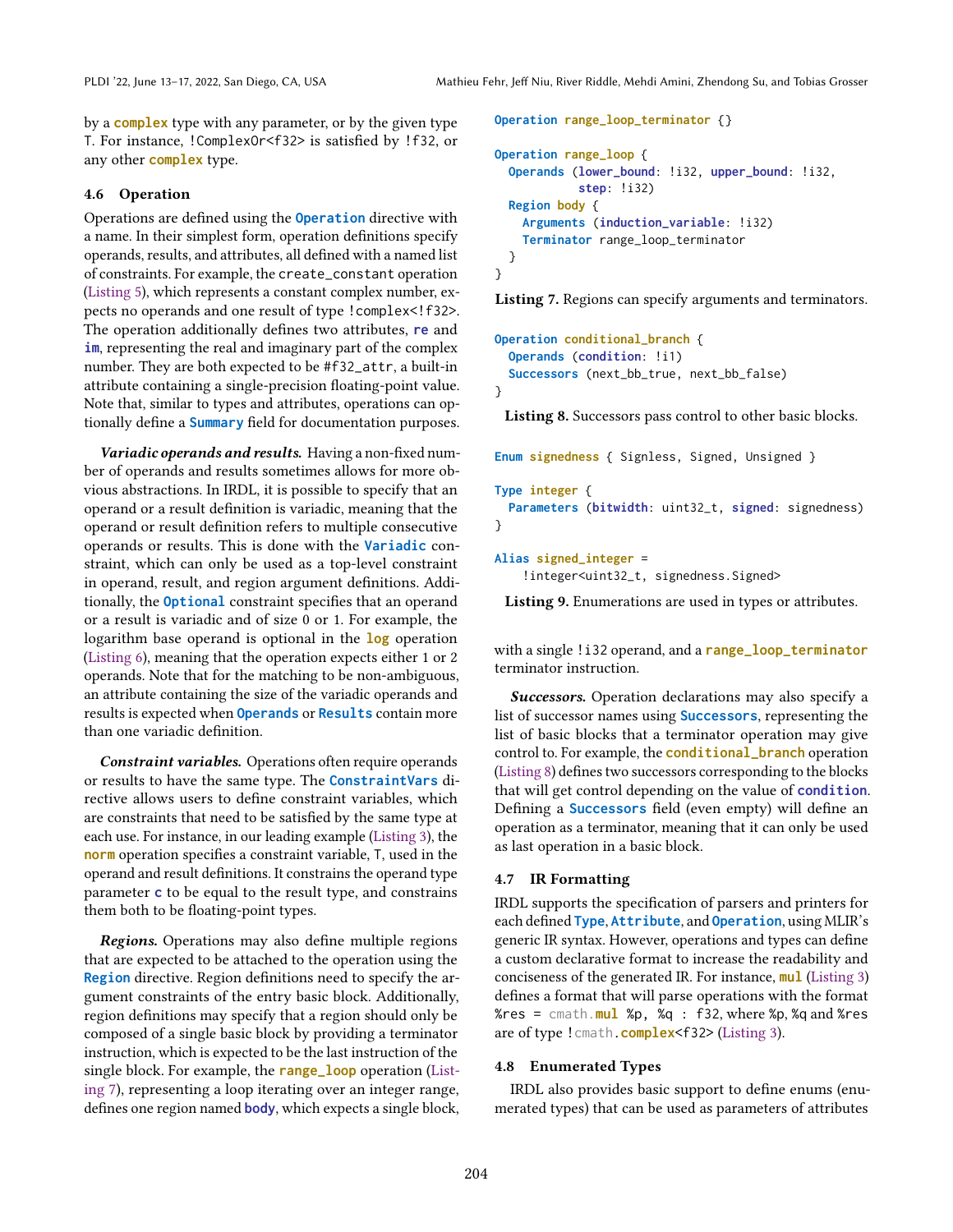```
Constraint BoundedInteger : uint32_t {
  Summary "integer value between 0 and 32"
  CppConstraint "$_self <= 32"
}
Type BoundedVector {
  Parameters (typ: !AnyType, size: BoundedInteger)
}
Operation append_vector {
  ConstraintVars (T: !AnyType)
  Operands (lhs: Vector<T, BoundedInteger>,
            rhs: Vector<T, BoundedInteger>)
  Results (res: Vector<T, BoundedInteger>)
  CppConstraint "$_self.lhs().size() +
                 \S_self.rhs().size() ==
                 $_self.res().size()"
}
```
Listing 10. IRDL-C $++$  allows the definition of additional invariants using inline C++.

and types. Enums are defined using the **Enum** directive, and expect a list of names that will define the different enum constructors. While enum names can be referred directly (or prefixed with the dialect namespace), enum constructors need to be prefixed by the enum's name. For instance, the **integer** type [\(Listing 9\)](#page-5-2) has a **signed** parameter that expects a **signedness** enum. We can also define an alias for signed integers which constrains this parameter to be a Signed constructor. In this case, the Signed constructor needs to be referenced by signedness.Signed.

# <span id="page-6-0"></span>5 Augmenting Dialects with Generic C++

IRDL encourages a declarative specification of operations, types, attributes, and dialects. However, these definitions necessarily restrict the kind of operations IRDL can represent. To define more complex structures, IRDL is extended with IRDL-C++, which additionally provides directives for expressing invariants as generic C++ code.

### 5.1 Defining Constraints and Verifiers using C++

The **Constraint** directive can define arbitrary constraints from a C++ specification. **Constraint** is expected to be used when the declarative subset of IRDL is insufficient to express complex type, attribute, and parameter constraints. **Constraint** is composed of a base constraint that must be fulfilled and a **CppConstraint** directive that defines any additional constraints using generic C++ expressions. For instance, to define a bounded unsigned integer [\(Listing 10\)](#page-6-2), we create a new constraint, **BoundedInteger**, with the base constraint uint32\_t, and the C++ invariant checking that the uint32\_t value is in the correct bounds. Note that the

```
TypeOrAttrParam StringParam {
  Summary "A string parameter"
  CppClassName "char*"
  CppParser "parseStringParam($self)"
  CppPrinter "printStringParam($self)"
}
Type StringAttr {
  Parameters (data: StringParam)
```
}

Listing 11. Declaration of types and attributes with C++

embedded C++ code refers to \$\_self, which refers to the actual parameter passed to the constraint. Finally, like **Type** or **Operation**, the **Summary** directive can be used to document the definition.

The **CppConstraint** directive can also be used in operation, type, and attribute definitions to define additional constraints specified in C++. Similar to constraint definitions, \$\_self refers to the operation that is being checked, and the embedded code can use accessors generated by IRDL-C++ to easily access members of the operation. For instance, we define an **append\_vector** operation [\(Listing 10\)](#page-6-2) which concatenates two vectors of known length. We need to use IRDL-C++ to represent the invariants of this operation since we need to check that the sum of the two operand vector sizes is equal to the result vector size. In the additional invariant specified in C++, we can directly access the **lhs** and **rhs** operand vectors using the generated accessors. Note that we access the **BoundedVector** parameter **size** with a similarly generated accessor.

#### 5.2 Type and Attribute Parameters

In MLIR, type and attribute parameters are C++ classes and primitives holding arbitrary data. However, IRDL does not allow to define new parameters. IRDL-C++ allows the definition of new parameters with the **TypeOrAttrParam** directive by defining wrappers around C++ types. The directive requires a **CppClassName** field specifying the name of the C++ class to represent, as well as **CppParser** and **CppPrinter** fields, which expect C++ code used to parse the corresponding C++ type. The definition can also have a **Summary** field for documentation purposes. For instance, the **StringAttr** attribute [\(Listing 11\)](#page-6-3) is defined with a single **StringParam** parameter, which is defined using the **TypeOrAttrParam** directive as a wrapper around a C++ char\*.

# <span id="page-6-1"></span>6 Evaluation

To evaluate our work, we characterize SSA-based intermediate representations (IRs) across a wide range of application domains and analyze how well IRDL can express these IRs. As active participants in the MLIR community, we streamlined the design of IRs and their declarative nature in close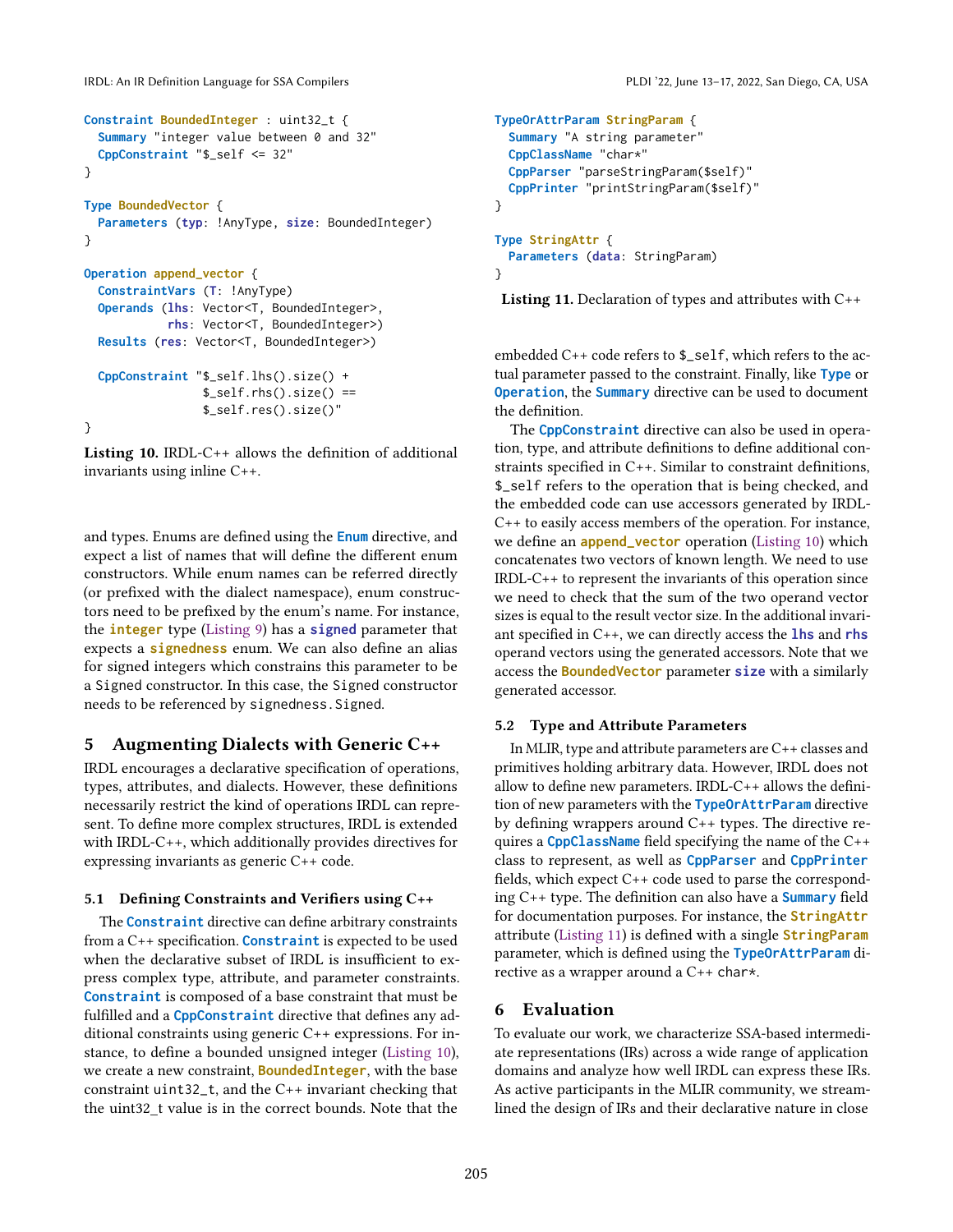<span id="page-7-3"></span>Table 1. MLIR today contains 28 different dialects covering programming languages and models, state machines for pattern matching, arithmetic over different mathematic domains, as well as instruction sets for CPUs and accelerators.

Affine Affine loops and memory operations AMX Intel's advanced matrix instruction set Arith Arithmetic operations on integers and floats ArmSVE ARM's scalable vector instruction set ArmNeon ARM's SIMD architecture extension Async Asynchronous execution Builtin MLIR's builtin intermediate representation Complex Complex arithmetic EmitC Printable C code GPU GPU abstraction LinAlg High-level linear algebra operations LLVMIR LLVM's intermediate representation in MLIR Math Scalar arithmetic beyond simple operations MemRef Multi-dimensional memory references

collaboration with the community. After less than three years of public development, MLIR today offers a diverse set of IRs, which we will use as the foundation of our evaluation. We evaluate our work by using IRDL to express the full set of domain-specific IRs currently defined in MLIR's code repository. Using this data, we will answer the following three research questions:

- 1. Which IR designs have been developed in the context of MLIR and how did their development evolve over time?  $\rightarrow$  [Section 6.1](#page-7-0)
- 2. What characterizes the IRs in MLIR and are extensions beyond classical SSA widely used?  $\rightarrow$  [Section 6.2](#page-8-0)
- 3. Which IR features can be expressed purely in IRDL and how much general-purpose C++ code is still needed when defining IRs?  $\rightarrow$  [Section 6.3](#page-10-0) and [Section 6.4](#page-10-1)

Our evaluation will show that the MLIR ecosystem has grown a very diverse set of IRs. We will see that while most operations across IRs indeed heavily rely on the features of classical SSA, extensions such as variadic operands and return values as well as region statements are used across a vast number of IR dialects. Our evaluation will also show that only a limited number of types and attributes require the use of IRDL-C++ for either parameter definitions or additional C++ verifiers. Moreover, the majority of operations can define all of their operands, results, and attribute constraints in IRDL, and only 30% of all operations require an additional C++ verifier. Overall, our evaluation will provide evidence that an IR definition language such as IRDL in combination with a small amount of generic C++ code can facilitate the design of real-world compiler IRs.

#### <span id="page-7-0"></span>6.1 The Evolution of IR Design in MLIR

We ground our evaluation on a representative set of IR dialects by analyzing the full set of production-focused IR

NVVM LLVM's IR for GPU compute kernels PDL Rewrite pattern description language PDLInterp The IR for a PDL interpreter Quant Quantization ROCDL AMD's IR for GPU compute kernels SCF Structured control flow, e.g. 'for" and 'if' Shape Shape inference SparseTensor Sparse tensor computations SPIRV Graphics shaders and compute kernels Standard Non domain-specific operations Tensor Dense tensors computations Tosa Tensor operator set architecture Vector A generic vector abstraction X86Vector The Intel x86 vector instruction set

dialects that the MLIR community has developed as part of MLIR. Just in the last 20 months,<sup>[1](#page-7-1)</sup> the MLIR community grew its abstractions from 18 dialects and 444 operations defined in the public MLIR git repository to 28 dialects with 942 operations today [\(Figure 3\)](#page-8-1), which more than doubled the number of operations on offer. In addition to the dialects developed in the main MLIR repository, IR dialects are increasingly developed as part of independent projects such as CIRCT [\[5\]](#page-13-10), Flang, or Tensorflow [\[16\]](#page-13-11). Today, <sup>[2](#page-7-2)</sup> MLIR defines 28 different dialects [\(Table 1\)](#page-7-3) covering programming languages and models, state machines for pattern matching, arithmetic over different mathematic domains, as well as instruction sets for CPUs and accelerators. Across these dialects, MLIR defines 942 operations, 62 types, and 30 attributes. These dialects range from very small dialects with just 3 operations, e.g., arm\_neon and builtin, to large dialects, e.g., LLVM and SPIR-V, with more than 100 operations each [\(Figure 4\)](#page-8-2). The diversity in size, abstraction level, and application domain of these IRs exceeds the one of IRs in typical compilers, like LLVM and GCC. Taking the collaborative design process with a strong focus on production applications into account, we consider the resulting set of IRs as representative of typical compiler IRs today.

IRs, operations, types, and attributes in the MLIR ecosystem have traditionally been defined through various means. MLIR always provided a C++ interface for defining any MLIR object. Early on, the MLIR community used TableGen, a generic record format initially designed for the specification of LLVM backends, to simplify the specification of operations definitions. We developed the ideas in the paper together with the MLIR community and implemented our first

<span id="page-7-1"></span><sup>&</sup>lt;sup>1</sup> analysing even earlier data has been prohibitively difficult

<span id="page-7-2"></span><sup>2</sup>Our data is based on commit 666accf283311c5110ae4e2e5e4c4b99078eed15 in the LLVM Project (<https://github.com/llvm/llvm-project/>) repository.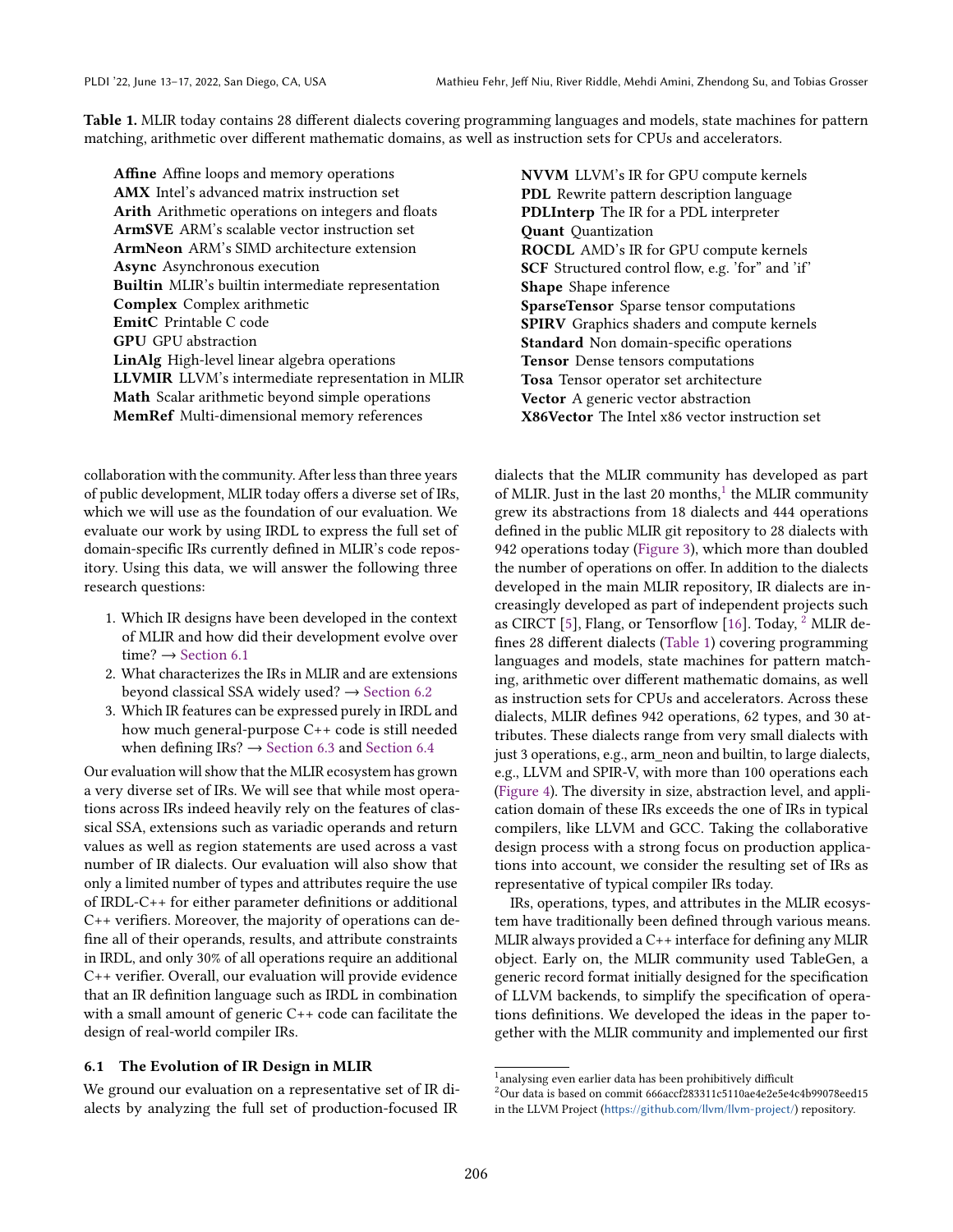<span id="page-8-1"></span>

Figure 3. The number of operations defined in MLIR more than doubled in the 20 months since April 2020. The number of operations increased from initially 444 to 942 operations, which are today defined across 28 dialects. Increasingly more operations and dialects are nowadays defined in external projects, e.g. CIRCT, Flang, or Tensorflow.

ideas by making the IR definitions in TableGen more declarative using the Operation Definition Specifications (ODS). As we reached the limitations of TableGen, we designed with IRDL a specialized domain-specific language for defining IRs. Thanks to this gradual development approach, the IR definitions expressed by the community were sufficiently structured for us to semi-automatically recover IRDL code from the generic, often TableGen-derived, C++ code that is today used in MLIR's production repositories to define IRs. We use the structured data obtained in the process of generating IRDL as the foundation for the following analysis, such that the data reported here is representative of the IR definitions in MLIR's production repositories.

We implemented the majority of IRDL and are currently in the process of upstreaming this work to MLIR. The IRDL language is implemented with the exception of optional, variadic, and attribute constraints. Some minor syntax changes have also not yet been incorporated. We support the registration of dialects at runtime and are currently upstreaming the necessary support for dynamic dialects to MLIR. Support for generating C++ code has already been prototyped through the existance of TableGen and ODS. While not yet implemented, we expect that IRDL-C++ including support for generating C++ code and the corresponding parameter constraints will follow a similar software design and may even use some of the existing code. Overall, we aspire to contribute all IRDL into the public MLIR repositories.

When developing IRDL, we followed an open-source-first research model. In particular, we developed and upstreamed parts of our contributions into the public LLVM repositories even before submitting this publication for review. While researchers often perceive development activities that go beyond initial prototyping as costly and slow, we favor an

<span id="page-8-2"></span>

Figure 4. The number of operations in a given IR dialect ranges from 3 operations in the smallest dialects (arm\_neon and builtin) to over hundered operations in large dialects such as LLVM and SPIR-V.

open-source-first research approach. Detailed code reviews improve the quality and robustness of our implementation, yield better designed software, and ensure that the final software artifact satisfies community needs. We also believe that an open-source-first approach saves significant time as code is developed and adapted to community needs in a single step, instead of the two-step approach of prototyping followed by delayed upstreaming that typically requires complex and costly design updates. While the frontend parts of IRDL still need to go through broader reviews and community discussions that may further evolve our ideas, we expect that the code that is already available upstream will facilitate these discussions. With a variant of IRDL hopefully being available in MLIR in the near future, we hope for it to serve as a foundation for new and exciting open-source-first research projects.

# <span id="page-8-0"></span>6.2 Characteristics of IR Dialects

Our first objective is to understand the structure and characteristics of our IR dialects and the features required to express them. A detailed understanding of the requirements IR designers have has been critical to ensure IRDL covers the feature set required by a typical IR design.

Usage of operand definitions. We analyze the usage of operand definitions in the operations defined in MLIR [\(Figure 5\)](#page-9-0). The majority of operations define between one to two operands [\(Figure 5a\)](#page-9-0). Around 12% of operations have no operands, and 32% of operations have more than 3 operand definitions (up until 9 operand definitions). Interestingly, dialects defining a majority of operations with more than 3 operands, such as amx, arm\_neon, arm\_sve, and x86vector,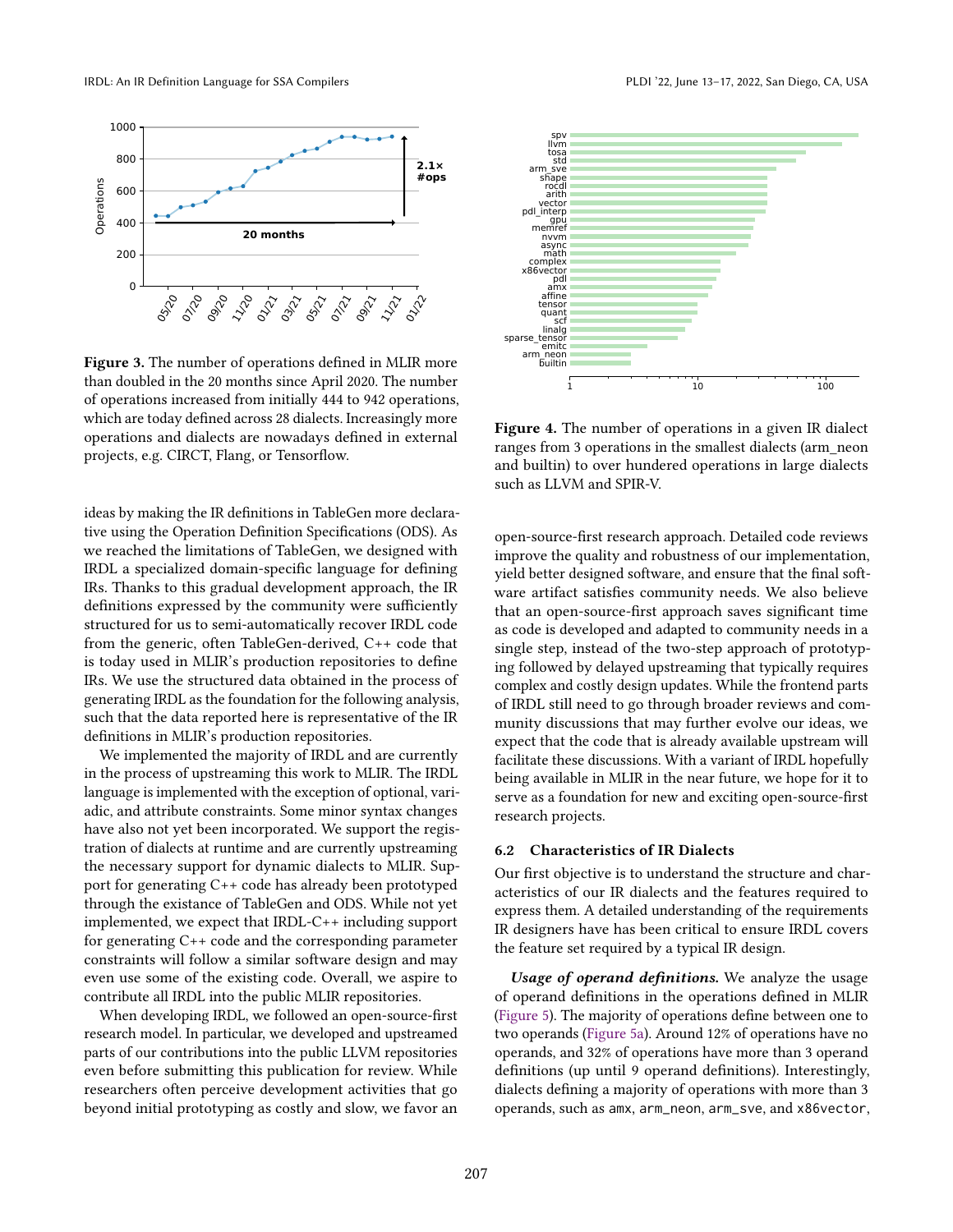<span id="page-9-0"></span>

Figure 5. Operations have typically zero (12%), one (41%), or two (32%) operands and rarely three or more (16%). The majority of operations are non-variadic (83%), but most (79%) dialects have at least one operation that uses variadic operands.

are all dialects targeting specific hardware for SIMD and matrix computations.

Furthermore, when looking at variadic definitions [\(Fig](#page-9-0)[ure 5b\)](#page-9-0), only 17% of operations define variadic operands. However, 79% of dialects have at least one operation with variadic operands, and almost half the dialects (46%) have more than 25% of their operations defining a variadic operand.

Usage of result definitions. We analyze the usage of result definitions in the operations defined in MLIR [\(Fig](#page-9-1)[ure 6\)](#page-9-1). Overall, 16% of operations define no results, and 84% of operations define 1 result. The remaining operations that define more than one result are defined by only 4 dialects: gpu, x86vector, async, and shape.

The usage of variadic result definitions [\(Figure 6b\)](#page-9-1) yields that, contrary to variadic operands, no operations in MLIR define multiple variadic results. Only 3% of operations define a variadic result, though exactly half of the dialects define at least one operation with a variadic result.

Overall, this data shows that MLIR design choice of allowing multiple results, while not being used by many operations, is still used across multiple levels of abstractions.

Usage of attributes. We analyze the usage of attribute definitions in the operations defined in MLIR [\(Figure 7a\)](#page-9-2). Around 73% of operation definitions do not define attributes, though around half the dialects (46%) have at least 25% of their operations defining an attribute.

Usage of regions. We also provide data on the usage of region definitions in the operations defined in MLIR [\(Figure 6\)](#page-9-1). Only 4% of operations define at least one region. However, around half of the dialects (54%) define at least one operation

<span id="page-9-1"></span>

Figure 6. Operations have either zero (16%) or one (84%) result definitions, and rarely two (1%). The large majority of operations are non-variadic (97%), but half of the dialects have at least one variadic result.

<span id="page-9-2"></span>

Figure 7. Operations have either zero (73%), one (16%), or more rarely more than two (11%) attributes. Most dialects (76%) define at least one operation using an attribute. Most operations define zero (96%), one (4%), or more rarely two (1%) regions. However, more than half the dialects (54%) have at least one operation that defines a region.

with a region definition. Note that the two dialects with more than half the operation defining a region are the builtin and scf dialects. In particular, scf represents structured control flow operations, explaining its high ratio of operation with regions.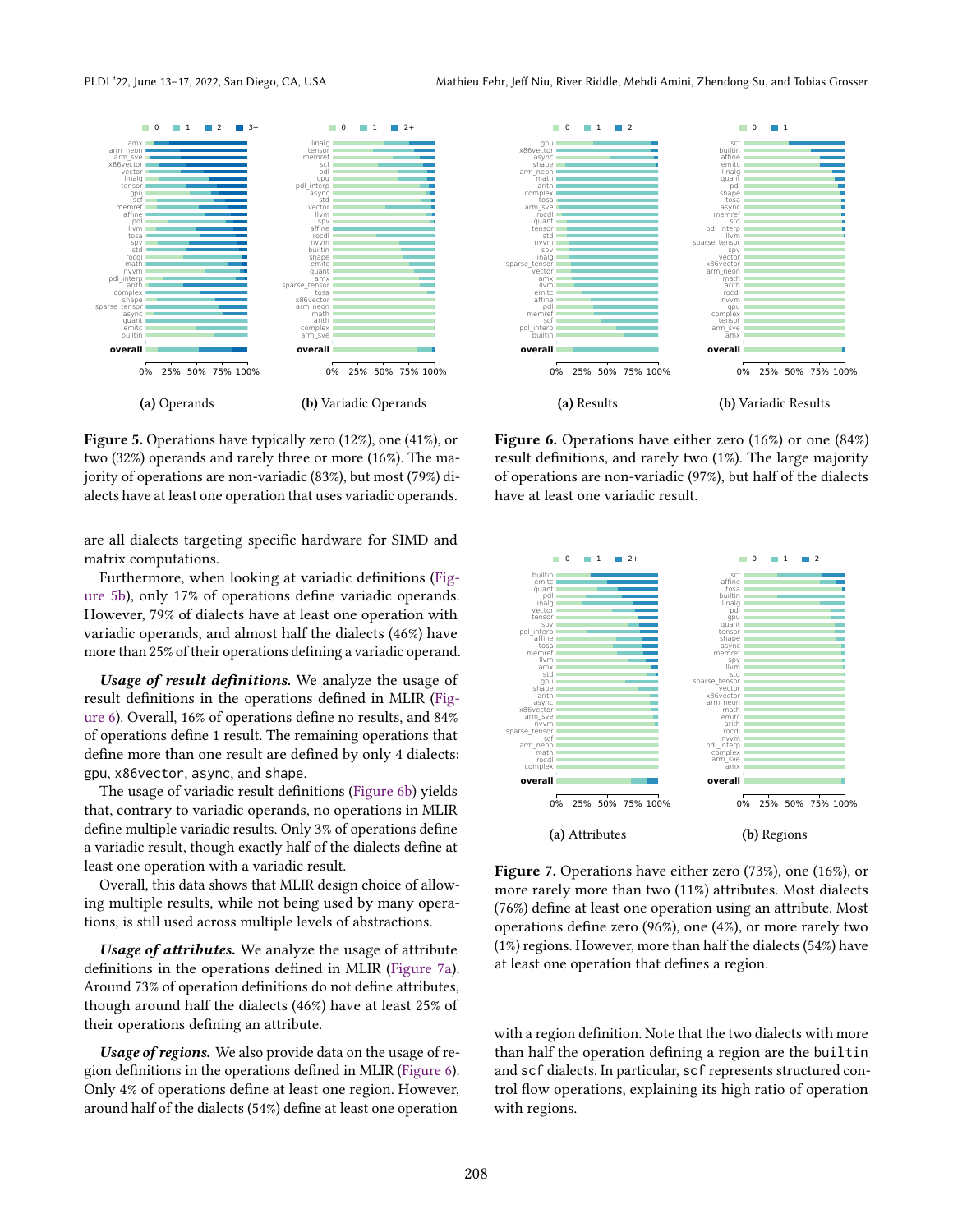

Figure 8. Only a few type and attribute parameters are domain-specific (3%). Domain-specific parameters (bold) are either from the LLVM or polyhedral (affine) dialect.

<span id="page-10-2"></span>

Figure 9. 97% of all type definitions exclusively use parameters defined in IRDL. Only a few types (16%) require an additional C++ verifier.

#### <span id="page-10-0"></span>6.3 Expressiveness of Types and Attributes in IRDL

We gather data on type and attribute definitions in MLIR across all defined dialects, and summarise their expressiveness in IRDL. 14 out of the 28 dialects define either an attribute or a type, and in total, 62 types and 30 attributes are defined.

Type and attribute parameters. We first analyze the type and attribute parameters used in MLIR. In practice, only a limited set of parameters are used in types [\(Figure 9a\)](#page-10-2) and attributes [\(Figure 10a\)](#page-10-3), such as attributes, types, strings, integers, enums, locations representing a position in code, type ids used to uniquely identify C++ types. The remaining parameters are domain-specific and are only used in the affine and llvm dialect. Besides the domain-specific parameters, all these parameters are defined as builtins in IRDL. Thus, IRDL can represent the parameters of 97% of all types, respectively 77% of all attributes. Overall, all dialects, besides llvm, builtin, and sparse\_tensor, can define the parameters of their types and attributes in IRDL, the aforementioned 3 dialects requiring the use of IRDL-C++ to define the parameters.

Verifiers. We provide data on the use of custom  $C++$  verifiers on types [\(Figure 9b\)](#page-10-2) and attributes [\(Figure 10b\)](#page-10-3) defined

<span id="page-10-3"></span>

Figure 10. 77% of all attribute definitions exclusively use parameters defined in IRDL. Only a few atributes (20%) require an additional C++ verifier.

<span id="page-10-4"></span>

Figure 11. The vast majority of operations (97%) can define their local constraints in IRDL, and only 30% of all operations require C++ for the verification of non-local constraints.

in MLIR. Overall, 16% of types and 20% of attributes define a C++ verifier, and over the 14 dialects defining a type or an attribute, only 5 of them require the use of IRDL-C++ for at least one type or attribute.

### <span id="page-10-1"></span>6.4 Expressiveness of Operations in IRDL

We inspect operations in MLIR and present data on the suitability of IRDL to represent them. Currently, MLIR defines in total 942 operations across its 28 dialects. Operation definitions in MLIR essentially consist of verifiers. Verifiers are commonly separated into local constraints and global constraints. Local constraints represent constraints over single operands, results, or attributes, e.g. restricting an operand to be of a !IntegerType type. On the other hand, global constraints represent constraints over multiple operands, constraints, or attributes. For instance, an operation may request that an attribute contains an integer with the same bitwidth as an operand. We separate our analysis between local constraints and global constraints.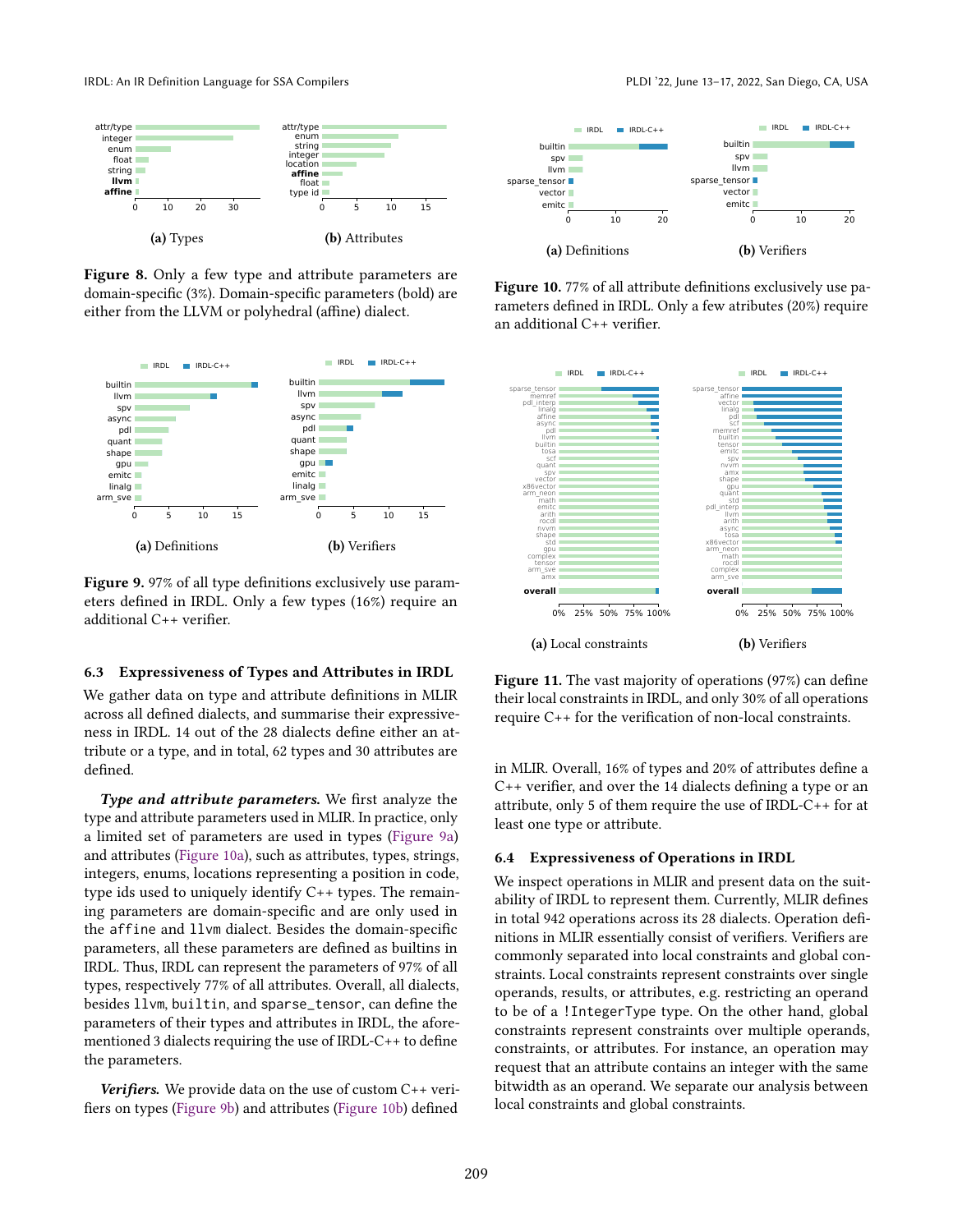<span id="page-11-0"></span>

Figure 12. Only three kind of constraints used by operations require IRDL-C++ to be defined.

Local constraints on operands, results, and attributes. We provide data on local constraints in operation definitions [\(Figure 11a\)](#page-10-4). IDRL defines local constraints with the **Operands**, **Result**, and **Attribute** directives. Overall, the vast majority of operations (97%) can represent all their local constraints in IRDL. If we look at the results per dialect, 20 out of the 28 dialects can represent all of their operation local constraints in IRDL.

We also provide data on the kind of local constraints present in MLIR operations that cannot be represented in IRDL. These constraints fall into 3 different categories [\(Fig](#page-11-0)[ure 12\)](#page-11-0). The first group constrains integer attributes to have values in a certain range, the second constrains memory accesses to be strided, and the third group constrains an LLVM struct to be opaque. Overall, in order to define all MLIR operations, only a small number of constraints have to be defined in IRDL-C++.

Global constraints. Finally, we analyze global constraints in MLIR operation definitions [\(Figure 11b\)](#page-10-4). Global constraints are defined in IRDL-C++ with the **CppConstraint** directive, as well as the **ConstraintVars** directive in IRDL. Overall, 30% of operations in MLIR require a global constraint using IRDL-C++.

# 7 Related Work

Facilitating the design of compilers has long been recognized as an important objective. Previous work addressed this objective through several language-independent as well as embedded DSLs that facilitate compiler design. In comparison to previous work, IRDL permits the definition of IRs and their invariants using a language that is simultaneously (a) expressive enough to cover IRs ranging from high-level domain-specific concepts to machine-level instruction set descriptions, (b) sufficiently concise to ease development, and (c) structured enough to connect to external tools [\(Fig](#page-12-1)[ure 13\)](#page-12-1). In contrast, previous work either proposes DSLs that lack expressiveness to cater to the diverse needs of the MLIR community or have the required expressiveness but relies on general-purpose programming languages. As general-purpose languages are not tailored for IR and invariant definition, they are overly verbose, hard to connect to external tooling, and - from a purely practical perspective unlikely to be used in a production toolchain such as LLVM.

Language-independent DSLs. Previous work on independent DSLs is compared to IRDL typically less expressive in the IRs that can be defined and rarely integrates support to define invariants on the defined IRs. Multiple projects have been developed with a focus on AST-based languages. For instance, Stratego/XT [\[1\]](#page-12-2) provides a language to define ASTs, as well as strategies for traversing them, taking ideas from the ASF+SDF project [\[23\]](#page-13-12). JastAdd [\[8\]](#page-13-13) follows similar ideas while relying on SableCC [\[6\]](#page-13-14) to generate Java classes for each AST node, similarly to IRDL-C++. Nanopass [\[10\]](#page-13-15), embedded in Scheme, additionally can reuse operations from other languages to define new languages. Finally, POET [\[27\]](#page-13-16) focuses on manipulating generic ASTs fragments of other languages such as C. All those tools target an AST representation and have similar limitations in terms of expressiveness of invariants over the ASTs. For instance, they do not support parameterized types, and do not have builtin support for AnyOf, And, or Not constraints, or constraints with nested parameters. Instead, these tools expect compiler experts to write passes to define complex invariants, which is verbose and prevents a self-contained definition of such IRs.

Jetbrains MPS [\[24\]](#page-13-17) also explored the definition of nontextual DSLs. MPS has similar expressiveness than the previously mentioned projects, but additionally can represent references to other operations (like in an SSA representation). MPS distinguishes itself by focusing on user experience in the Jetbrains IDE, by providing DSLs to define non-textual representations of programs, as well as DSLs to define actions that can be triggered in the Jetbrains IDE.

Embedded DSLs. Previous work also explored the definition of intermediate representations using DSLs embedded in other languages. Compared to language-independent DSLs, those languages often provide Turing-complete feature sets. While they provide a concise subset, their overall expressiveness comes from the use of a general-purpose programming language, like IRDL-C++. However, the concise subset of such DSLs is less expressive than IRDL.

Both Graal IR [\[4\]](#page-13-18) and Delite [\[20\]](#page-13-19) are extensible compilers that use the type system of their host languages (Java and Scala) to represent IR constraints. While Graal IR uses Java annotations to define IRs, Delite is built on top of Lightweight Modular Staging [\[18\]](#page-13-20) and can be extended with Forge, a meta-DSL for auto-generating Delite DSL implementations [\[21\]](#page-13-21) using a high-level specification. However, because of their deep integration in their respective language, the expressiveness of their DSL is limited by the type system of the host language, and thus have to rely more often on generic code compared to IRDL and IRDL-C++. While the defined IRs could be partially introspected via Java reflection, the complexity of the host language and its type system, and the lack of reflection support in Scala make introspection, from our perspective, impractical.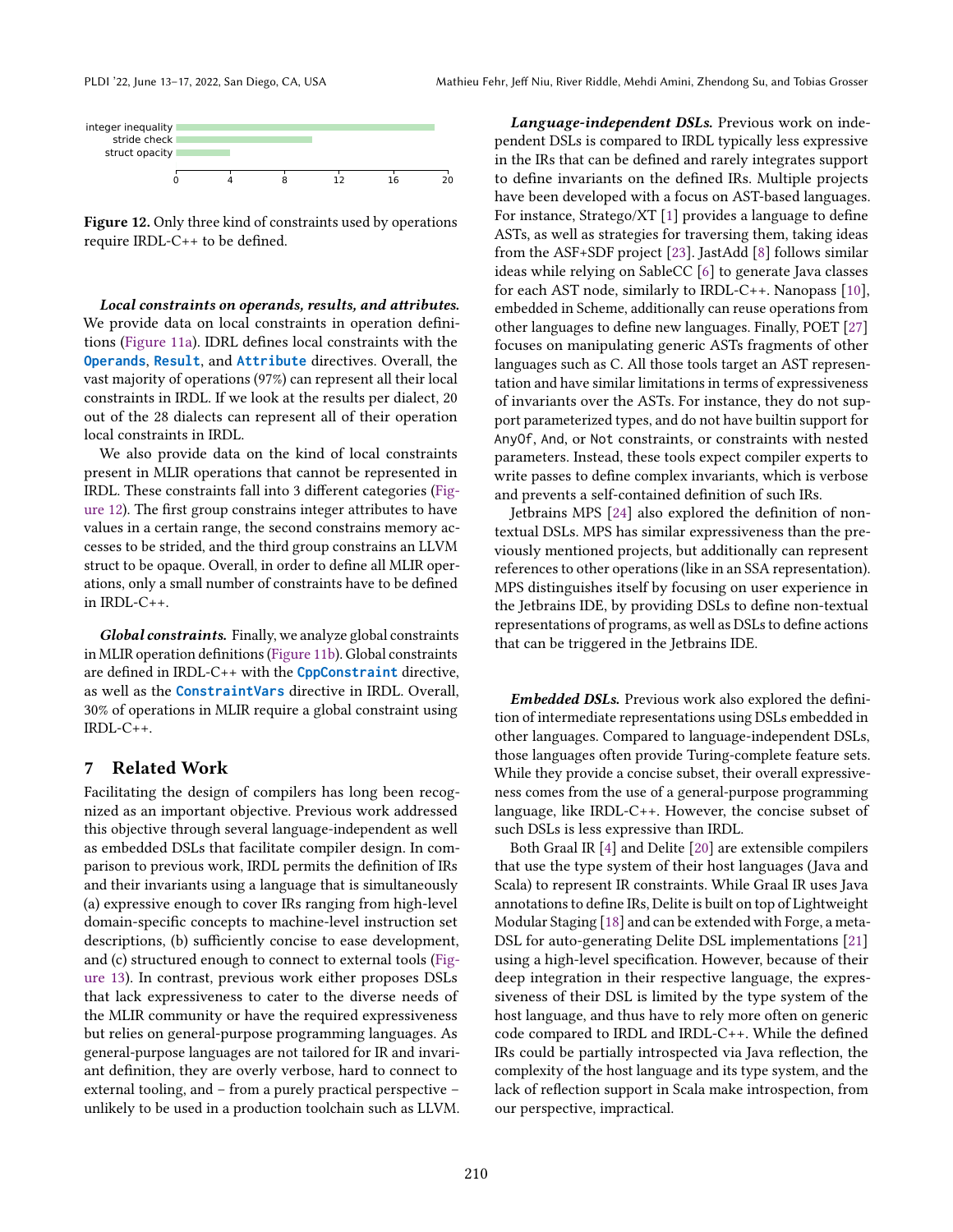<span id="page-12-1"></span>

Figure 13. IRDL, combined with IRDL-C++, has a better balance between expressiveness and conciseness than previous work.

Another approach to IR definition is explored by Racket [\[22\]](#page-13-22). Racket allows the extension of the host language syntax and semantics through the use of its macro system. Racket can be extended with Sham [\[25\]](#page-13-23), which comes with a DSL to simplify the boilerplate need to define AST-based IRs. However, Sham is less expressive than IRDL and require the use of arbitrary Racket code to define complex invariants.

DSLs for compiler backends. Other related work also includes the description of IRs tailored for compiler target architectures. For example, GCC uses "Machine Descrip-tion" [\[3\]](#page-13-24), and LLVM uses TableGen [\[11\]](#page-13-7) to specify multiple assembly target architectures. Other tools, such as ISDL [\[7\]](#page-13-25), are not compiler-specific and aim at providing DSLs to define instruction sets, along with their timing information and usage of resources, that can easily be targeted by any compiler. Contrary to our work, these tools are tailored for low-level IRs and cannot express arbitrary high-level IRs. They are also deeply embedded into the respective tools and lack the verification and introspection capabilities of a DSL.

# 8 Conclusion

We present IRDL, a language to define IRs for SSA compilers with regions from a high-level description. We also present an extension of IRDL, IRDL-C++, for the description of IRs that require Turing-complete support. We demonstrate the suitability of IRDL to represent IRs by representing in IRDL and IRDL-C++ all dialects defined in the MLIR project and analyze various characteristics of these dialects. We expect

that this work will fundamentally change compiler IR construction by facilitating the work of compiler designers as well as providing a well-defined interface on top of which powerful automation and external tooling can be developed.

# Acknowledgements

Flexible and sustained industry support is key when aiming to evolve large open-source software projects in collaboration with their community. Hence, we would like to thank Xilinx, Inc. and Google LLC for supporting this research in parts. We also acknowledge the MLIR developer community, which offers with MLIR and all its dialects a powerful compilation framework and a supportive collaboration environment. We thank this community for fueling our research through inspiring ideas, open discussions, excellent code, and plenty of code reviews. We look forward to continuing to work with the MLIR community and broadening the discussion on how a variant of IRDL may provide concrete benefits to some workflows in the MLIR ecosystem.

# References

- <span id="page-12-2"></span>[1] Martin Bravenboer, Karl Trygve Kalleberg, Rob Vermaas, and Eelco Visser. 2008. Stratego/XT 0.17. A Language and Toolset for Program Transformation. Sci. Comput. Program. 72, 1-2 (June 2008), 52-70. <https://doi.org/10.1016/j.scico.2007.11.003>
- <span id="page-12-0"></span>[2] Ron Cytron, Jeanne Ferrante, Barry K Rosen, Mark N Wegman, and F Kenneth Zadeck. 1989. An efficient method of computing static single assignment form. In Proceedings of the 16th ACM SIGPLAN-SIGACT symposium on Principles of programming languages. 25-35. <https://doi.org/10.1145/75277.75280>